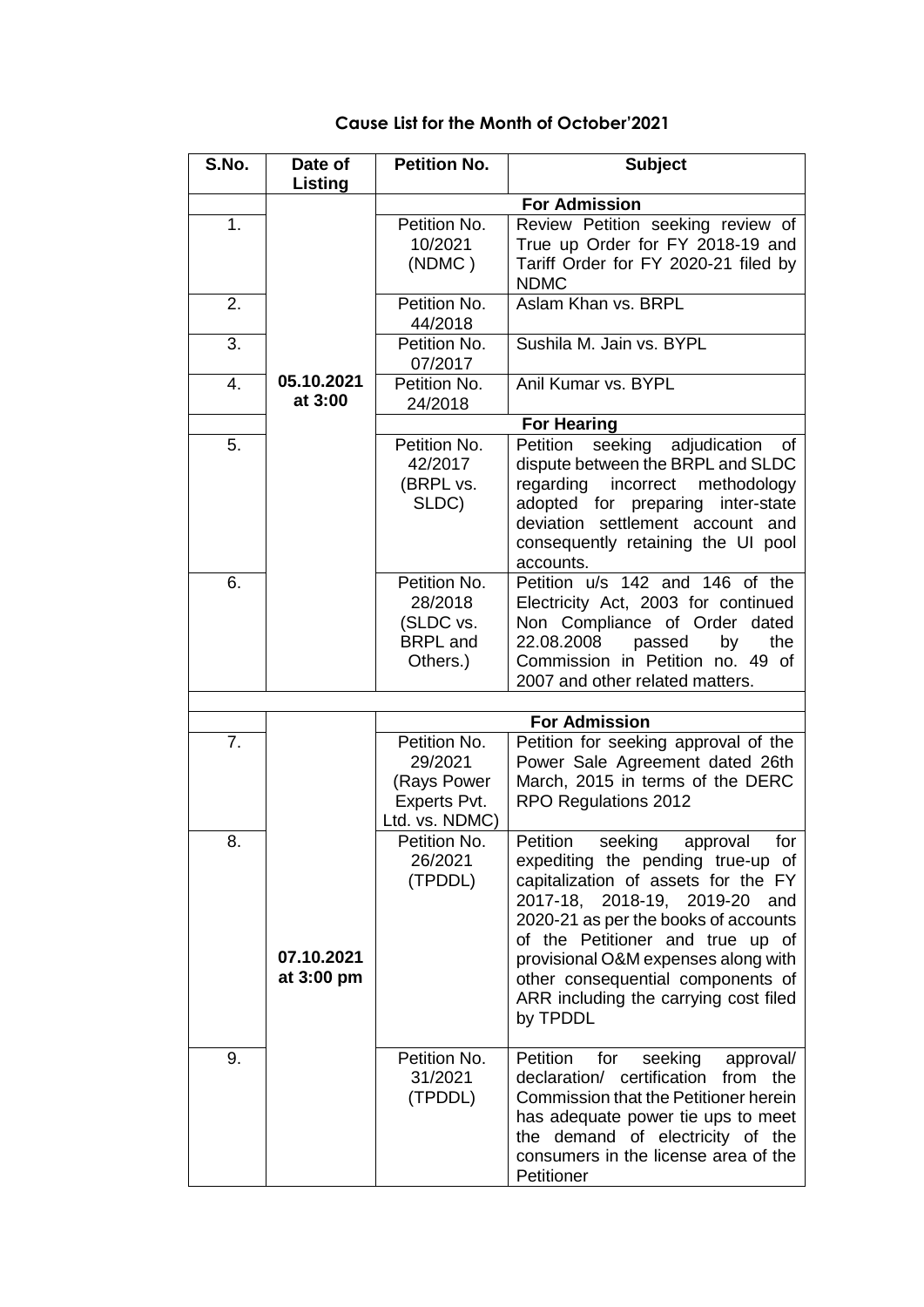| 10. | 07.10.2021 | Petition No.<br>36/2020<br>(TPPDL) | Petition for allowing to levy differential<br>power purchase to<br>the<br>period<br>commencing from April-June, 2020<br>for FY 2020-21.                                                                                                                      |
|-----|------------|------------------------------------|--------------------------------------------------------------------------------------------------------------------------------------------------------------------------------------------------------------------------------------------------------------|
| 11. |            | Petition No.<br>48/2020<br>(TPDDL) | Petition for seeking approval of the<br>Commission to levy differential power<br>purchase cost adjustment charges<br>pertaining to the period commencing<br>from July' 2020 to Sept. 2020 of FY<br>2020-21 filed by TPDDL.                                   |
| 12. |            | Petition No.<br>16/2021<br>(BRPL)  | Petition for seeking approval of the<br>Commission to levy<br>Differential<br>Power Purchase Cost Adjustment<br>Charges(PPAC) pertaining to the<br>period commencing from October'20<br>and ending in December'20 for FY<br>2020-21 filed by BRPL            |
| 13. |            | Petition No.<br>17/2021<br>(TPDDL) | Petition for seeking approval of the<br>Commission to<br>levy<br><b>Differential</b><br>Power Purchase Cost Adjustment<br>Charges(PPAC) pertaining to the<br>period commencing from October'20<br>and ending in December'20 for FY<br>2020-21 filed by TPDDL |
| 14. |            | Petition No.<br>34/2021<br>(BRPL)  | Application of Recovery of Power<br>Purchase Adjustment for Jan. to<br>March, 2021 filed by BRPL                                                                                                                                                             |
| 15. | at 3:00 pm | Petition No.<br>46/2021<br>(NDMC)  | Petition regarding levy of Power<br>Purchase Adjustment (PPAC) for the<br>quarter of January, 2021 to March,<br>2021 in NDMC area in accordance<br>with Regulation No. 30 of DERC of<br><b>Business Plan Regulation 2019</b>                                 |
| 16. |            | Petition No.<br>48/2021<br>(BRPL)  | for recovery of Power<br><b>Petition</b><br>Purchase Cost Adjustment along with<br>supporting Affidavit. (April to June,<br>2021)                                                                                                                            |
| 17. |            | Petition No.<br>49/2021<br>(BYPL)  | Petition<br>for<br>recovery<br>of<br>Power<br>Purchase Cost Adjustment along with<br>supporting Affidavit. (April to June,<br>2021)                                                                                                                          |
| 18. |            | Petition No.<br>51/2021<br>(TPDDL) | Petition seeking approval of the<br>Commission to allow Petition to levy<br>differential<br>power purchase<br>cost<br>adjustment<br>charges<br>(PPAC)<br>pertaining to the period commencing<br>from April' 2021 and ending in June,<br>2021 of FY 2021-22.  |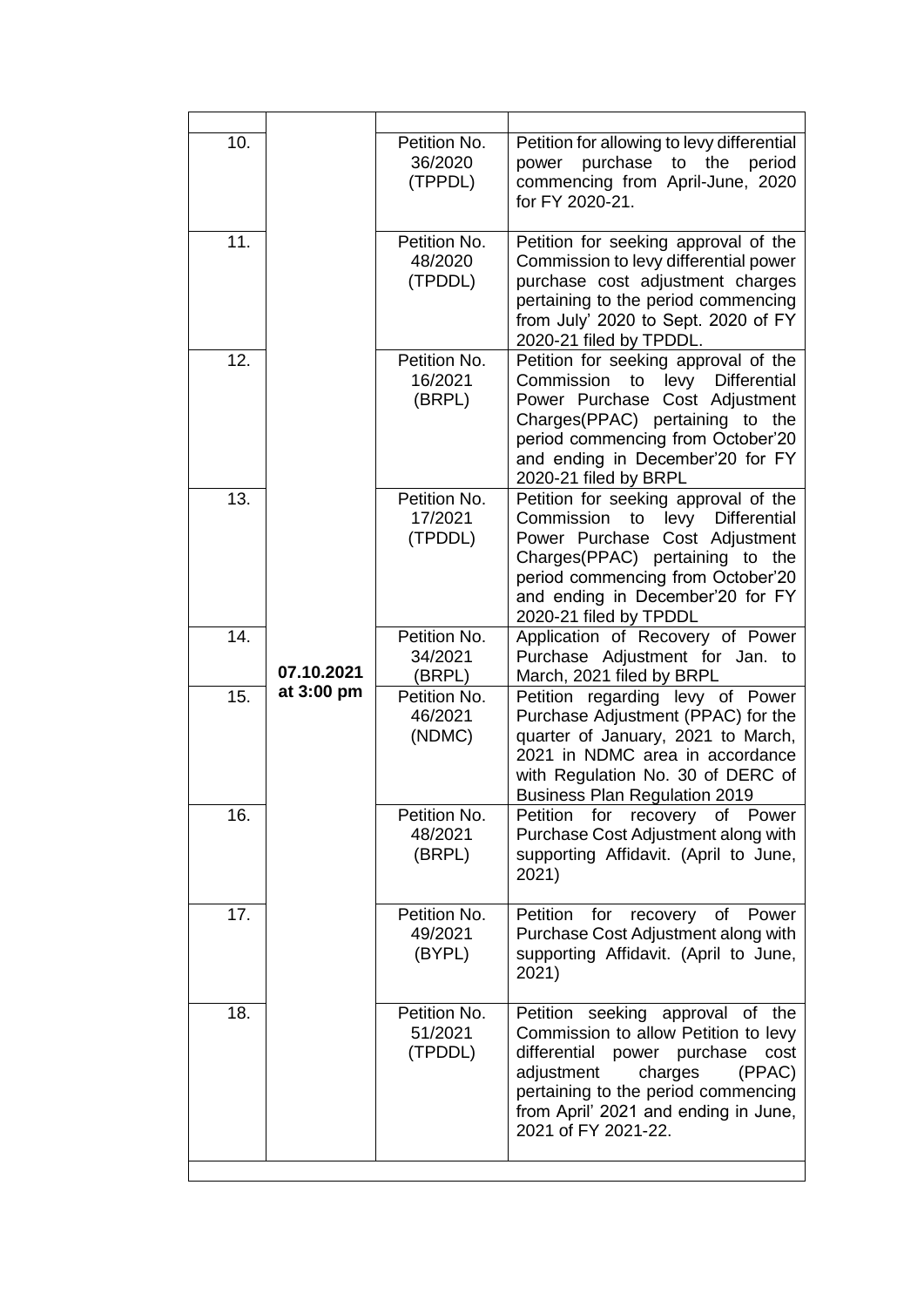|                                 |                                                             | <b>For Admission</b>                                                                                                                                                                                                                               |
|---------------------------------|-------------------------------------------------------------|----------------------------------------------------------------------------------------------------------------------------------------------------------------------------------------------------------------------------------------------------|
| 19.                             | Petition No.<br>57/2017                                     | Mohd. Isa vs BYPL                                                                                                                                                                                                                                  |
| 20.                             | Petition No.<br>39/2018                                     | Som Prakash Yadav vs BRPL                                                                                                                                                                                                                          |
| 21.                             | Petition No.<br>38/2021                                     | BRPL vs M/s P.P. Buildwell Pvt. Ltd.<br>& Ors.                                                                                                                                                                                                     |
| 22.<br>12.10.2021               | Petition No.<br>53/2021                                     | Sameshwar Sharma vs BRPL                                                                                                                                                                                                                           |
| at 3:00 pm<br>23.               | Petition No.<br>23/2021<br>(BYPL)                           | Petition in regard to the RPO for the<br>year 2019-20 and FY 2020-21<br>seeking waiver/deferment/relaxation<br>of RPO targets for FY 2019-20 & FY<br>2020-21 and relaxation of norms of<br>RPO for period FY 2019-20 onwards<br>up till FY 2021-22 |
| 24.                             | Petition No.<br>25/2021<br>(Dugger Fiber)                   | Petition for seeking adjudication of<br>dispute/issue with the Nodal Agency<br>pertaining to the issue of RPO<br>Compliance filed by Duggar Fiber                                                                                                  |
| 25.                             | Petition No.<br>32/2021<br>(TPDDL)                          | Petition for seeking approval for<br>charging tariff (Green Power Tariff)<br>for supply                                                                                                                                                            |
|                                 |                                                             | <b>For Hearing</b>                                                                                                                                                                                                                                 |
| 26.                             | Petition No.<br>30/2020                                     | Shashi Bala Aggarwal vs BYPL                                                                                                                                                                                                                       |
| 27.                             | Petition No.<br>68/2019<br>(IPGCL vs.<br>NDMC)              | filed by IPGCL against<br>Petition<br>NDMC regarding non-payment of<br>bills for power supplied from GTPS<br>stations during the period 01.09.2017<br>to 31.03.2018 as per DERC Tariff<br>Order dated 31.08.2017.                                  |
|                                 |                                                             |                                                                                                                                                                                                                                                    |
| 28.                             | Petition No.<br>11/2021                                     | <b>For Admission</b><br>Rakesh Kumar Sharma vs BYPL                                                                                                                                                                                                |
| 29.                             | Petition No.<br>52/2021                                     | Sudhir Kumar vs BYPL                                                                                                                                                                                                                               |
| 30.<br>14.10.2021<br>at 3:00 pm | Petition No.<br>33/2020<br>(Application for<br>restoration) | Parmod Kumar Gahlawat vs. BRPL                                                                                                                                                                                                                     |
|                                 |                                                             | <b>For Hearing</b>                                                                                                                                                                                                                                 |
| 31.                             | Petition No.<br>12/2021<br>(BRPL<br>VS.<br>DTL & Anr.)      | Petition seeking relief from additional<br>deviation penalty on account of<br>various force majeure occurrences<br>beyond the control of the Petitioner<br>filed by BRPL                                                                           |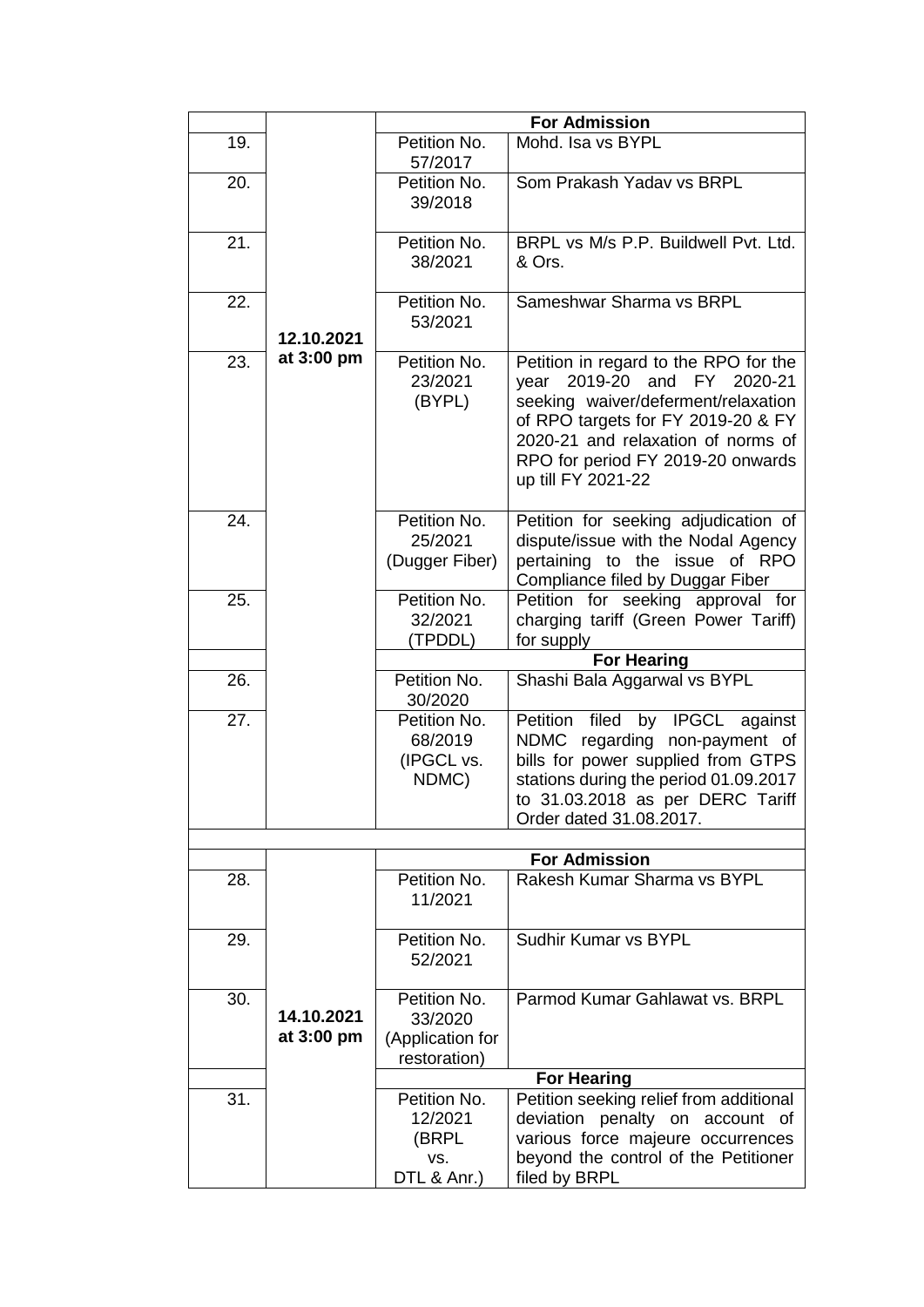| 32. | 14.10.2021<br>at 3:00 pm | <b>Review</b><br>Petition No.<br>59/2019<br>(BYPL vs.<br>IPGCL & Ors.)                                | Review Petition seeking review of the<br>order dated 13.05.2019 in Petition<br>No. 26/2018                                                                                                                                                                                                                                                |
|-----|--------------------------|-------------------------------------------------------------------------------------------------------|-------------------------------------------------------------------------------------------------------------------------------------------------------------------------------------------------------------------------------------------------------------------------------------------------------------------------------------------|
| 33. |                          | <b>Review</b>                                                                                         | Review Petition seeking review of the                                                                                                                                                                                                                                                                                                     |
|     |                          | Petition No.<br>60/2019<br>(BRPL vs.<br>IPGCL &Ors.)                                                  | order dated 13.05.2019 in Petition<br>No. 08/2018                                                                                                                                                                                                                                                                                         |
|     |                          |                                                                                                       |                                                                                                                                                                                                                                                                                                                                           |
|     |                          |                                                                                                       | <b>For Admission</b>                                                                                                                                                                                                                                                                                                                      |
| 34. |                          | Petition No.<br>31/2020                                                                               | Yogesh Vats vs BRPL                                                                                                                                                                                                                                                                                                                       |
| 35. |                          | Petition No.<br>28/2021                                                                               | <b>Ratanlal vs TPDDL</b>                                                                                                                                                                                                                                                                                                                  |
| 36. |                          | Petition No.<br>35/2021                                                                               | Ratanlal (1 <sup>st</sup> Floor) vs TPDDL                                                                                                                                                                                                                                                                                                 |
| 37. |                          | Petition No.<br>37/2021                                                                               | Diwan Singh vs TPDDL                                                                                                                                                                                                                                                                                                                      |
| 38. |                          | Petition No.<br>08/2021<br>(NDMC)                                                                     | Petition<br>seeking<br>of<br>approval<br>deviations from the model bidding<br>document for procurement of 142 MW<br>Hydro Power on medium term basis                                                                                                                                                                                      |
| 39. | 21.10.2021               | Petition No.<br>33/2021<br>(NDMC)                                                                     | for<br>seeking<br>Petition<br>of<br>approval<br>deviations from the model bidding<br>document for procurement of 142MW<br>Hydro Power on medium term basis                                                                                                                                                                                |
| 40. | at 3:00 pm               | Review<br>Petition No.<br>30/2021<br>(IPGCL)                                                          | Petition for seeking clarification and<br>review of the Order dated 24.03.2021<br>passed by the Commission in Petition<br>35 of 2020 filed by IPGCL seeking<br>of<br>Life<br>Extension<br>approval<br>&<br>Synchronous Mode Operation<br>of<br>GTPS Plant and Operation beyond<br>March,<br>email<br>2021.<br>(filed<br>dt<br>29.04.2021) |
| 41. |                          | Petition No.<br>18/2021<br><b>BYPL</b><br>VS.<br><b>SECI and Eden</b><br>Renewable Cite<br>Pvt. Ltd.  | Petition regarding approval of the<br>PSA dated 17.06.2019 in terms of the<br>DERC RPO Regulations, 2012 read<br>with DERC Comprehensive Conduct<br>of Business Regulations, 2001                                                                                                                                                         |
| 42. |                          | Petition No.<br>22/2021<br><b>BYPL</b><br>vs. SECI and<br><b>SBSR Power</b><br>Cleantech Pvt.<br>Ltd. | Petition regarding approval of the<br>PSA dated 17.06.2019 in terms of the<br>DERC RPO Regulations, 2012 read<br>with DERC Comprehensive Conduct<br>of Business Regulations, 2001                                                                                                                                                         |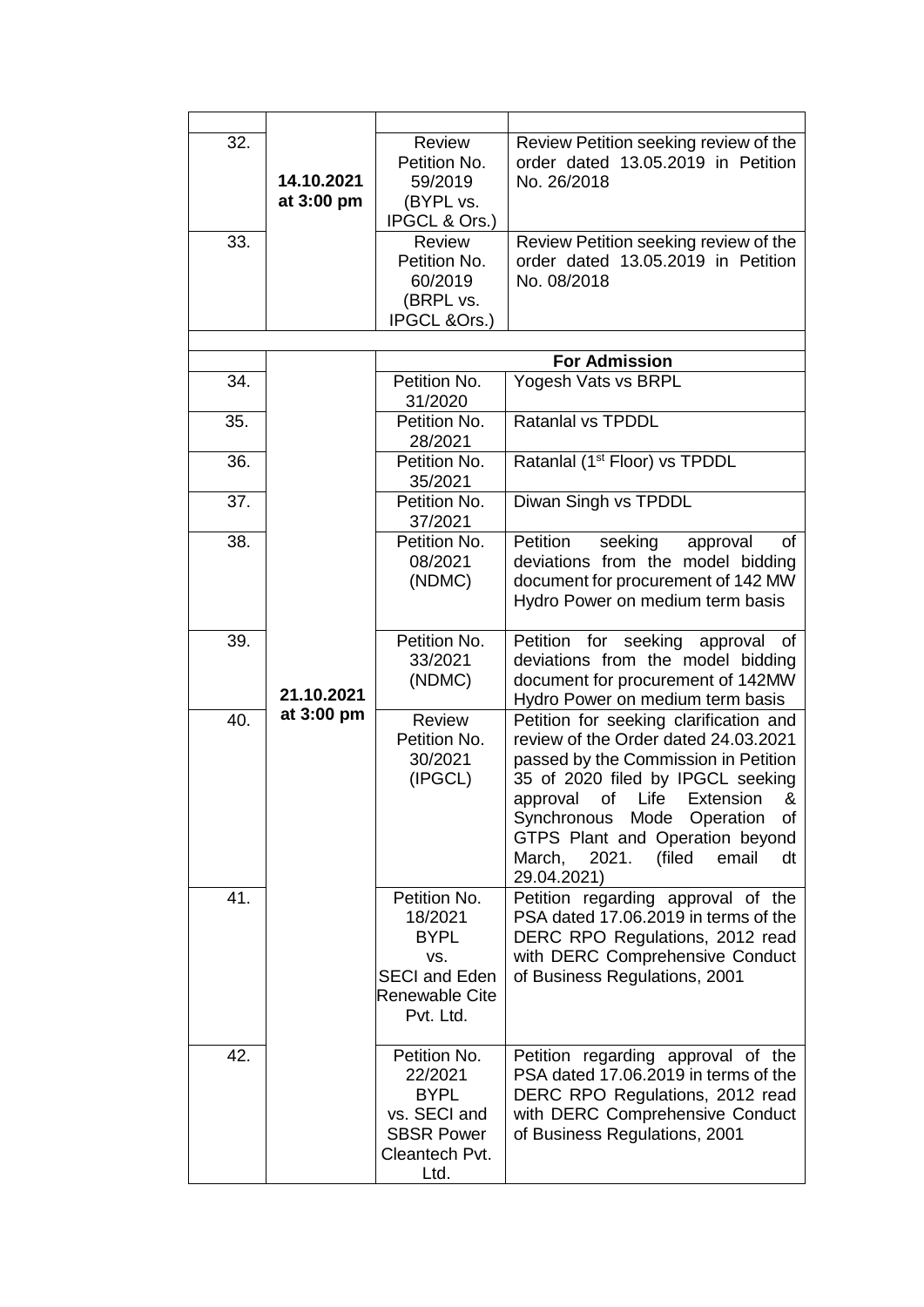| 43. |                          | Petition No.<br>19/2021<br>(BYPL<br>vs. SECI and<br>Alfanar<br>Energy Pvt.<br>$Ltd.$ )                   | Petition regarding approval of the<br>PSA dated 03.04.2018 in terms of the<br>DERC RPO Regulations, 2012 read<br>with DERC Comprehensive Conduct<br>of Business Regulations, 2001                                                                                                                                                                                                          |
|-----|--------------------------|----------------------------------------------------------------------------------------------------------|--------------------------------------------------------------------------------------------------------------------------------------------------------------------------------------------------------------------------------------------------------------------------------------------------------------------------------------------------------------------------------------------|
| 44. |                          | Petition No.<br>20/2021<br>(BYPL<br>VS.<br><b>SECI and</b><br>Sitackabini<br>Renewable<br>Pvt. Ltd.)     | Petition regarding approval of the<br>PSA dated 16.01.2019 in terms of the<br>DERC RPO Regulations, 2012 read<br>with DERC Comprehensive Conduct<br>of Business Regulations, 2001                                                                                                                                                                                                          |
| 45. | 21.10.2021<br>at 3:00 pm | Petition No.<br>27/2021<br>(BRPL<br>vs. SECI                                                             | Petition regarding approval of the<br>PSA dated 17.06.2019 in terms of the<br>DERC RPO Regulations, 2012 read<br>with DERC Comprehensive Conduct<br>of Business Regulations, 2001                                                                                                                                                                                                          |
| 46. |                          | Petition No.<br>47/2021<br>(BRPL<br>vs. SECI and<br><b>MS Morjar</b><br>Windfarm<br>Develop Pvt.<br>Ltd) | Petition regarding approval of the<br>PSA dated 03.08.2021 in terms of the<br>DERC RPO Regulations, 2012 read<br>with DERC Comprehensive Conduct<br>of Business Regulations, 2001                                                                                                                                                                                                          |
|     |                          | <b>For Hearing</b>                                                                                       |                                                                                                                                                                                                                                                                                                                                                                                            |
| 47. |                          | Petition No.<br>61/2019<br>(BRPL Vs. SECI<br>& Anr.)                                                     | Petition u/s 86 read with Section 63<br>of the EA 2003 seeking adoption of<br>tariff for purchase of 150 MW of<br>Wind Power through Solar Energy<br>Corporation of India Ltd, from the<br>Wind power developer identified<br>under tariff based competitive<br>bidding process and for<br>the<br>approval of the Power Sale<br>Agreement dated 28.03.2018 in<br>terms of DERC (RPO & REC) |
|     |                          |                                                                                                          | Regulations, 2012                                                                                                                                                                                                                                                                                                                                                                          |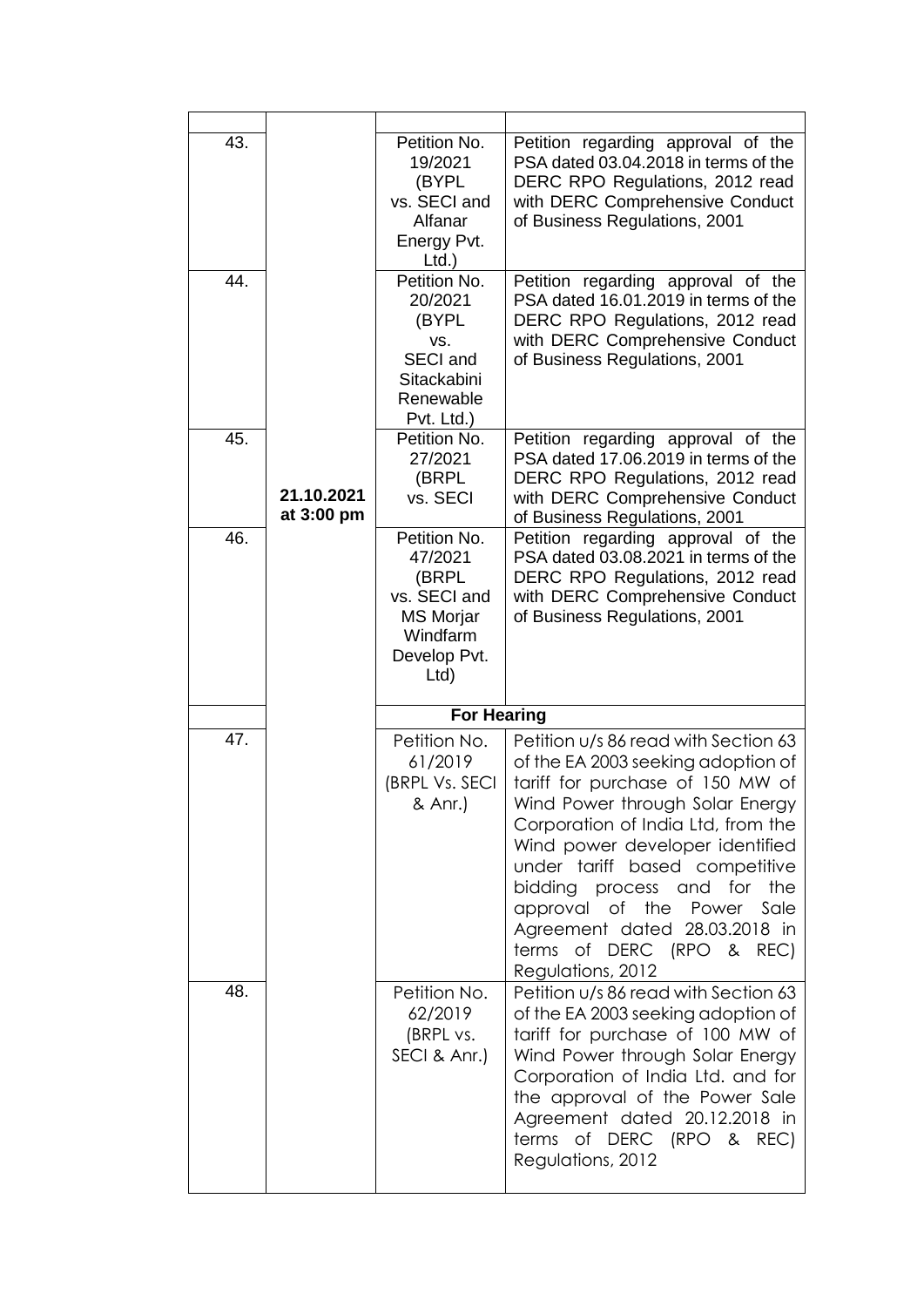|     |                          | <b>For Hearing</b>                                                                       |                                                                                                                                                                                                                                                                                                                              |
|-----|--------------------------|------------------------------------------------------------------------------------------|------------------------------------------------------------------------------------------------------------------------------------------------------------------------------------------------------------------------------------------------------------------------------------------------------------------------------|
| 49. |                          | Petition No.<br>37/2020<br>(TPDDL)                                                       | Petition<br>seeking approval of the<br>Commission to Power Purchase<br>agreement to be executed between<br><b>TPDDL</b><br>and<br><b>Nuclear</b><br>Power<br>Corporation of India.                                                                                                                                           |
| 50. |                          | Petition No.<br>47/2020<br>(BRPL)                                                        | Petition for direction for revision of the<br>methodology for levying sustained<br>distribution<br>deviation<br>penalty<br>to<br>licensee of NCT of Delhi.                                                                                                                                                                   |
| 51. | 26.10.2021<br>at 3:00 pm | Petition No.<br>49 of 2018<br>(TOWMCL<br>VS.<br><b>Kreate Energy</b><br>$(I)$ Pvt. Ltd.) | Petition on behalf of Timarpur Okhla<br>Waste Management Company Ltd.<br>under Section 86<br>$(1)(f)$ of<br>the<br>Electricity Act, 2003.                                                                                                                                                                                    |
| 52. |                          | Petition No.<br>18/2019<br><b>Kreate Energy</b><br>(I) Pvt. Ltd. vs.<br>NDMC &<br>Anrs.  | Petition for seeking recovery of the<br>outstanding<br>of<br>Rs.<br>amount<br>48,14,262/- from Respondent No. 1<br>(NDMC) arising out of various Power<br>Agreements<br>Purchase<br>entered<br>between the parties with respect to<br>supply of electricity procured from the<br>Respondent No. 2, being licensee<br>trader. |
|     |                          |                                                                                          | <b>For Admission</b>                                                                                                                                                                                                                                                                                                         |
| 53. |                          | Petition No.<br>43/2021                                                                  | Anoop Pandey vs BRPL                                                                                                                                                                                                                                                                                                         |
| 54. | 28.10.2021               | Petition No.<br>44/2021                                                                  | M/s Asian Hotels (North) Limited vs.<br>BRPL & Ors.                                                                                                                                                                                                                                                                          |
| 55. | at 3:00 pm               | Petition No.<br>25/2020                                                                  | <b>TPDDL vs DTL</b>                                                                                                                                                                                                                                                                                                          |
| 56. |                          | R. Petition No.<br>13/2021 in P.<br>No. 65/2019                                          | Review/clarification of Commission's<br>Order dated 31.12.2020 in Petition<br>No. 65/2019 for approval of the<br>Power<br>Commission<br>Sale<br>to<br>26.06.2019<br>Agreement<br>dated<br>executed between<br>Solar Energy<br>Corporation of India filed by TPDDL<br>vs. SECI                                                |
| 57. |                          | Petition No.<br>50/2021<br>(TPDDL)                                                       | Petition $u/S 86(1)(e)$ of the EA 2003<br>and other enabling provisions for<br>seeking approval for the Bidding<br>Documents,<br>for<br>long<br>term<br>procurement of 300MW capacity from<br>grid connected Wind-Solar Hybrid<br>Power Projects through competitive<br>bidding process for meeting the RPO                  |